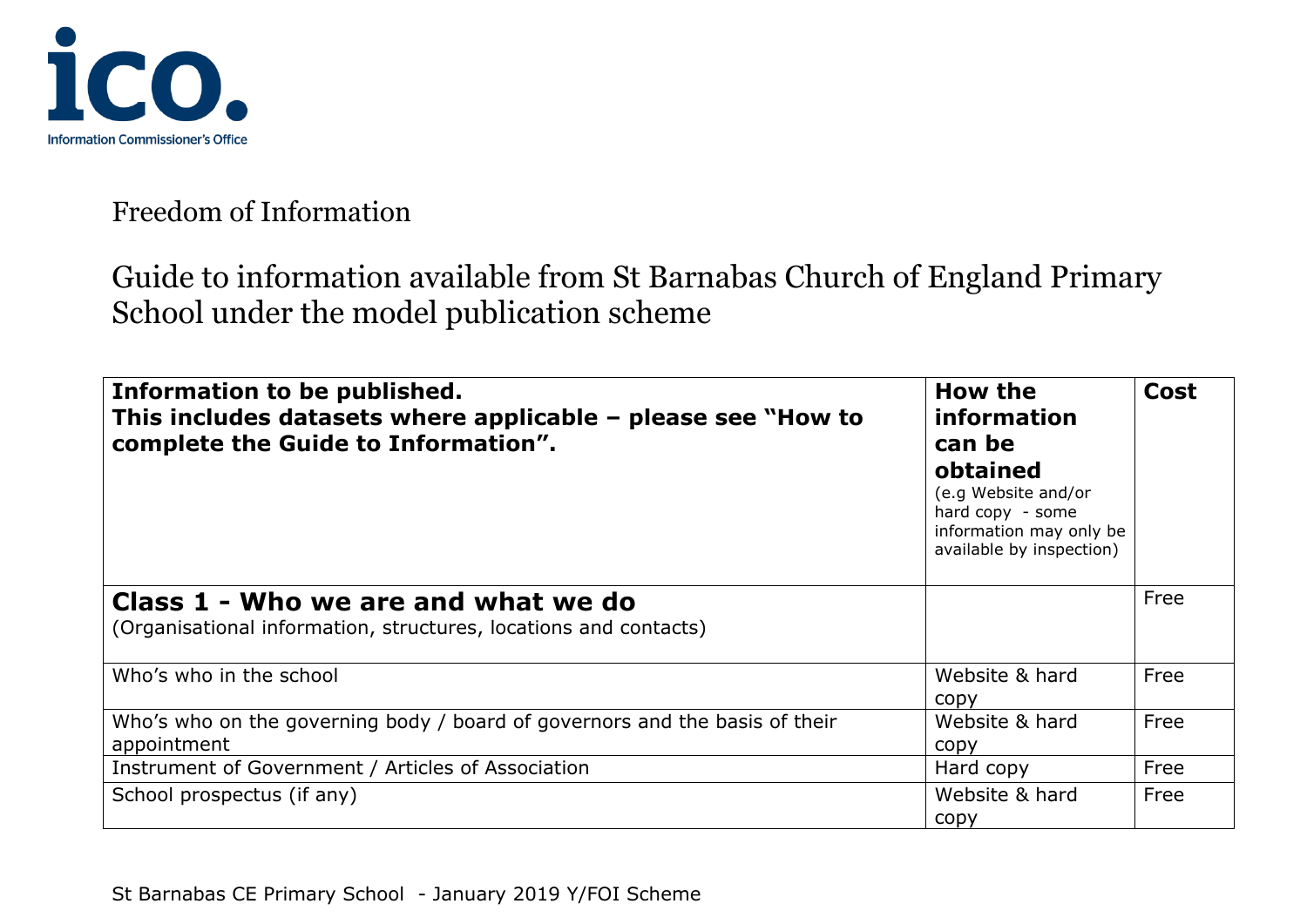

| Annual Report (if any)                                                                                                                                                                                                              | n/a                                                                                    | Free                                                        |
|-------------------------------------------------------------------------------------------------------------------------------------------------------------------------------------------------------------------------------------|----------------------------------------------------------------------------------------|-------------------------------------------------------------|
| Staffing structure                                                                                                                                                                                                                  | Hard copy                                                                              | Free                                                        |
| School session times and term dates                                                                                                                                                                                                 | Website & hard<br>copy                                                                 | Free                                                        |
| Address of school and contact details, including email address.                                                                                                                                                                     | Website & hard<br>copy (some<br>information may<br>only be available by<br>inspection) | Free                                                        |
| Class $2$ – What we spend and how we spend it<br>(Financial information relating to projected and actual income and expenditure,<br>procurement, contracts and financial audit)<br>Current and previous financial year as a minimum |                                                                                        | Cost<br>**See<br>schedule<br>of charges<br>for hard<br>copy |
| Annual budget plan and financial statements                                                                                                                                                                                         | Hard copy                                                                              | $**$                                                        |
| Capital funding                                                                                                                                                                                                                     | Hard copy                                                                              | $**$                                                        |
| Financial audit reports                                                                                                                                                                                                             | Hard copy                                                                              | $**$                                                        |
| Details of expenditure items over £2000 - published at least annually but at a more<br>frequent quarterly or six-monthly interval where practical.                                                                                  | Hard copy                                                                              | $**$                                                        |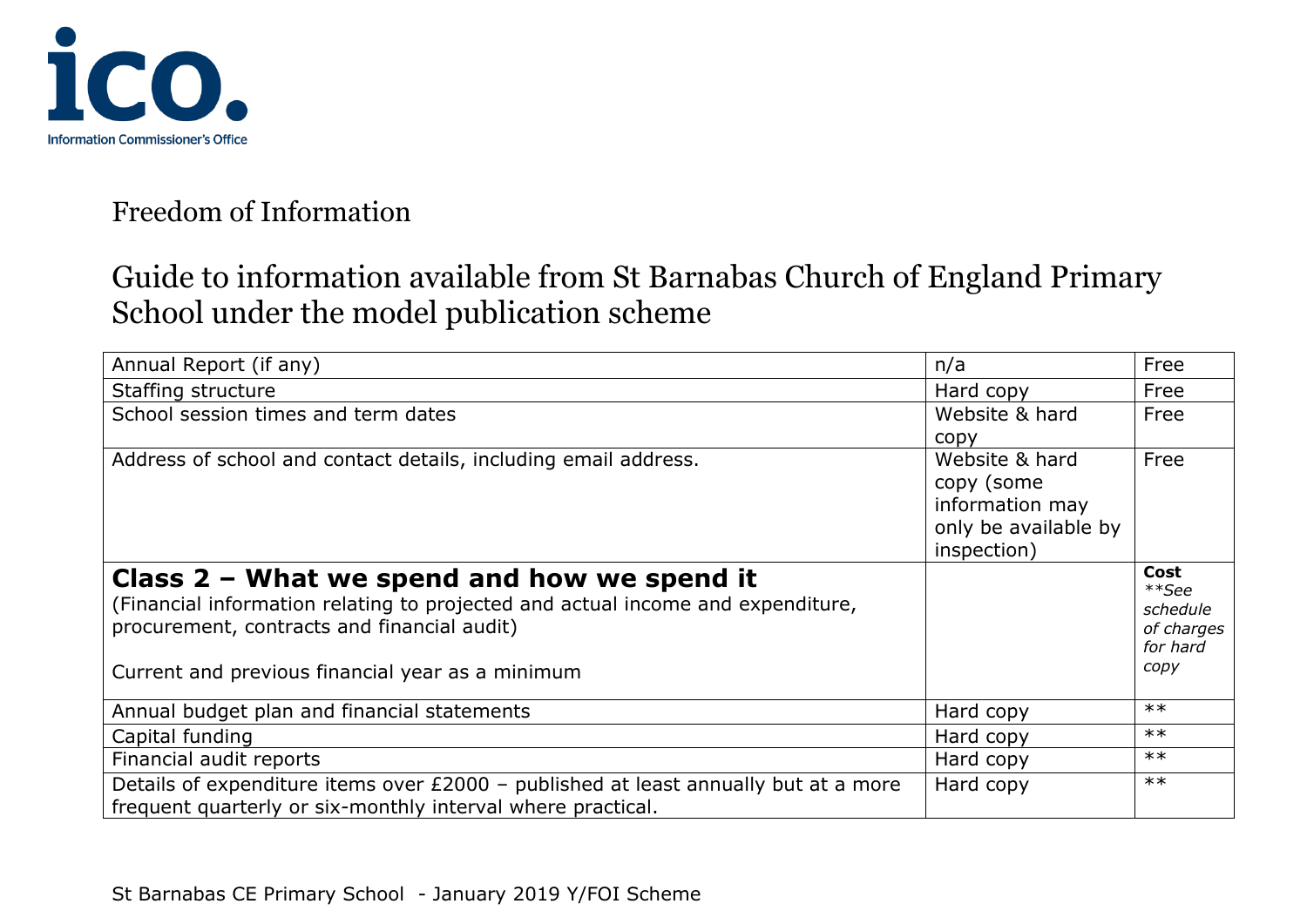

| Procurement and contracts the school has entered into, or information relating to / a<br>link to information held by an organisation which has done so on its behalf (for<br>example, a local authority or diocese).                                 | Hard copy | $**$ |
|------------------------------------------------------------------------------------------------------------------------------------------------------------------------------------------------------------------------------------------------------|-----------|------|
| Pay policy                                                                                                                                                                                                                                           | Hard copy | $**$ |
| Staff allowances and expenses that can be incurred or claimed, with totals paid to<br>individual senior staff members (Senior Leadership Team or equivalent, whose basic<br>actual salary is at least £60,000 per annum) by reference to categories. | Hard copy | $**$ |
| Staffing, pay and grading structure. As a minimum the pay information should<br>include salaries for senior staff (Senior Leadership Team or equivalent as above) in<br>bands of £10,000; for more junior posts, by salary range.                    | Hard copy | $**$ |
| Governors' allowances that can be incurred or claimed, and a record of total<br>payments made to individual governors.                                                                                                                               | Hard copy | $**$ |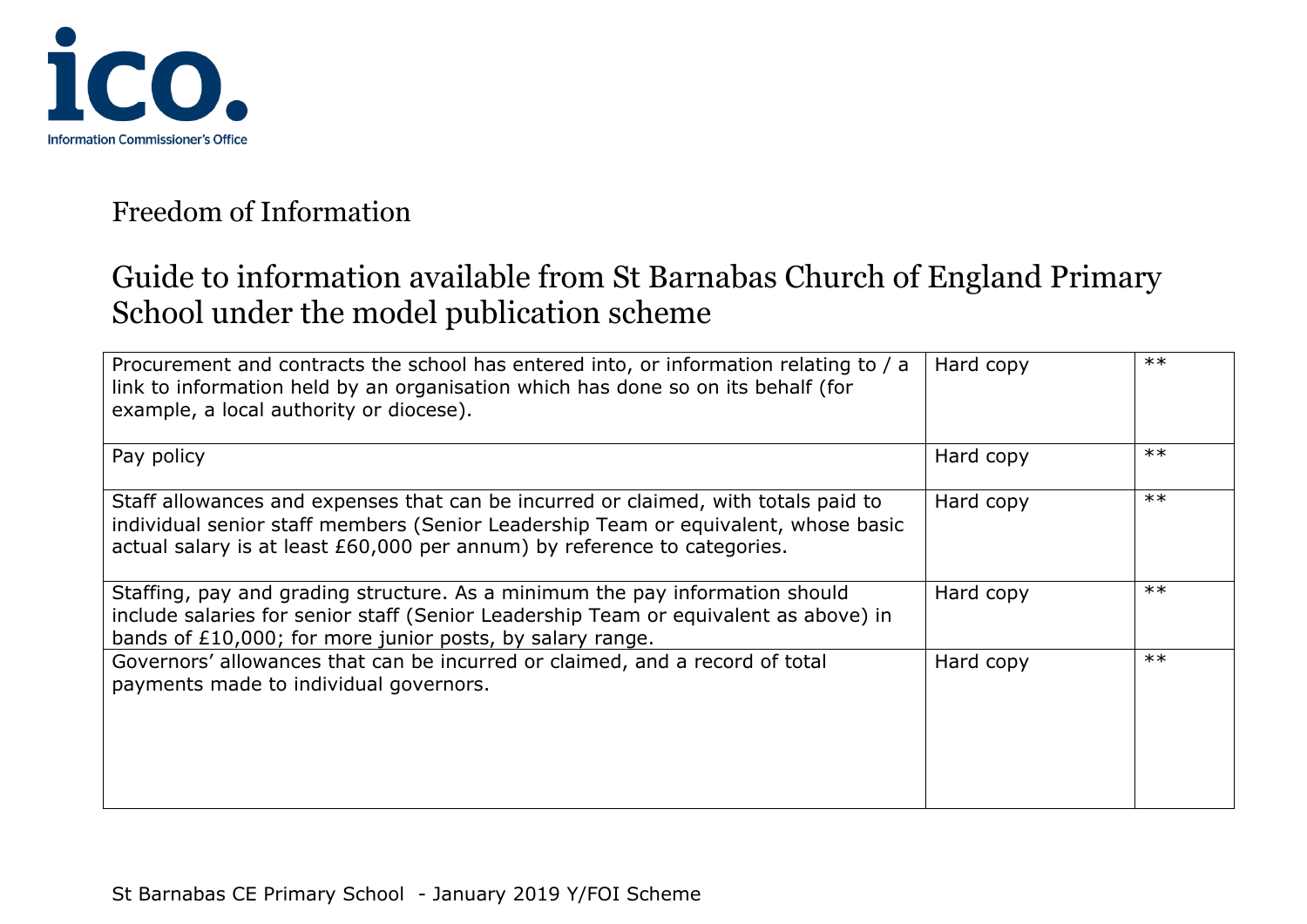

| Class $3$ – What our priorities are and how we are doing<br>(Strategies and plans, performance indicators, audits, inspections and reviews)                                                                                                                                                                                   |                        |      |
|-------------------------------------------------------------------------------------------------------------------------------------------------------------------------------------------------------------------------------------------------------------------------------------------------------------------------------|------------------------|------|
| School profile (if any)<br>And in all cases:<br>• Performance data supplied to the English or Welsh Government or to the<br>Northern Ireland Executive, or a direct link to the data<br>The latest Ofsted / Estyn / Education and Training Inspectorate report<br>- Summary<br>- Full report<br>• Post-inspection action plan | Website & hard<br>copy | $**$ |
| Performance management policy and procedures adopted by the governing body.                                                                                                                                                                                                                                                   | Hard copy              |      |
| Performance data or a direct link to it                                                                                                                                                                                                                                                                                       | Website & hard<br>copy |      |
| The school's future plans; for example, proposals for and any consultation on the<br>future of the school, such as a change in status                                                                                                                                                                                         | Website & hard<br>copy | Free |
| Safeguarding and child protection                                                                                                                                                                                                                                                                                             | Website & hard<br>copy | Free |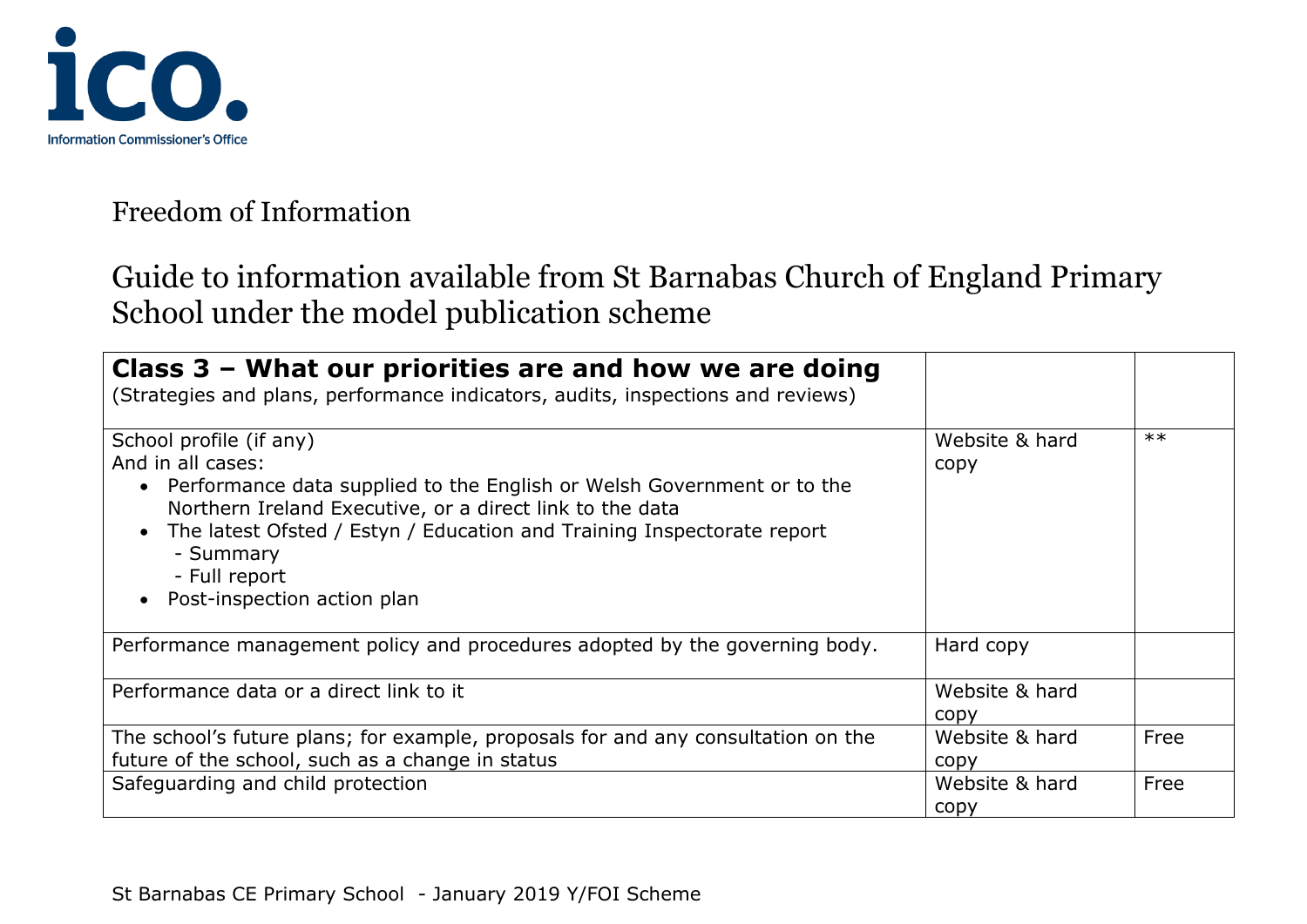

| Class 4 - How we make decisions<br>(Decision making processes and records of decisions)<br>Current and previous three years as a minimum                                                                                                                                 |                        |      |
|--------------------------------------------------------------------------------------------------------------------------------------------------------------------------------------------------------------------------------------------------------------------------|------------------------|------|
| Admissions policy/decisions (not individual admission decisions) – where applicable                                                                                                                                                                                      | Website & hard<br>copy | $**$ |
| Agendas and minutes of meetings of the governing body and its committees. (NB<br>this will exclude information that is properly regarded as private to the meetings).                                                                                                    | Website & hard<br>copy | $**$ |
| Class $5 -$ Our policies and procedures<br>(Current written protocols, policies and procedures for delivering our services and<br>responsibilities)                                                                                                                      |                        | $**$ |
| Current information only.<br>As a minimum these must include policies, procedures and documents that the<br>school is required to have by statute or by its funding agreement or equivalent, or by<br>the Welsh or English government or the Northern Ireland Executive. |                        |      |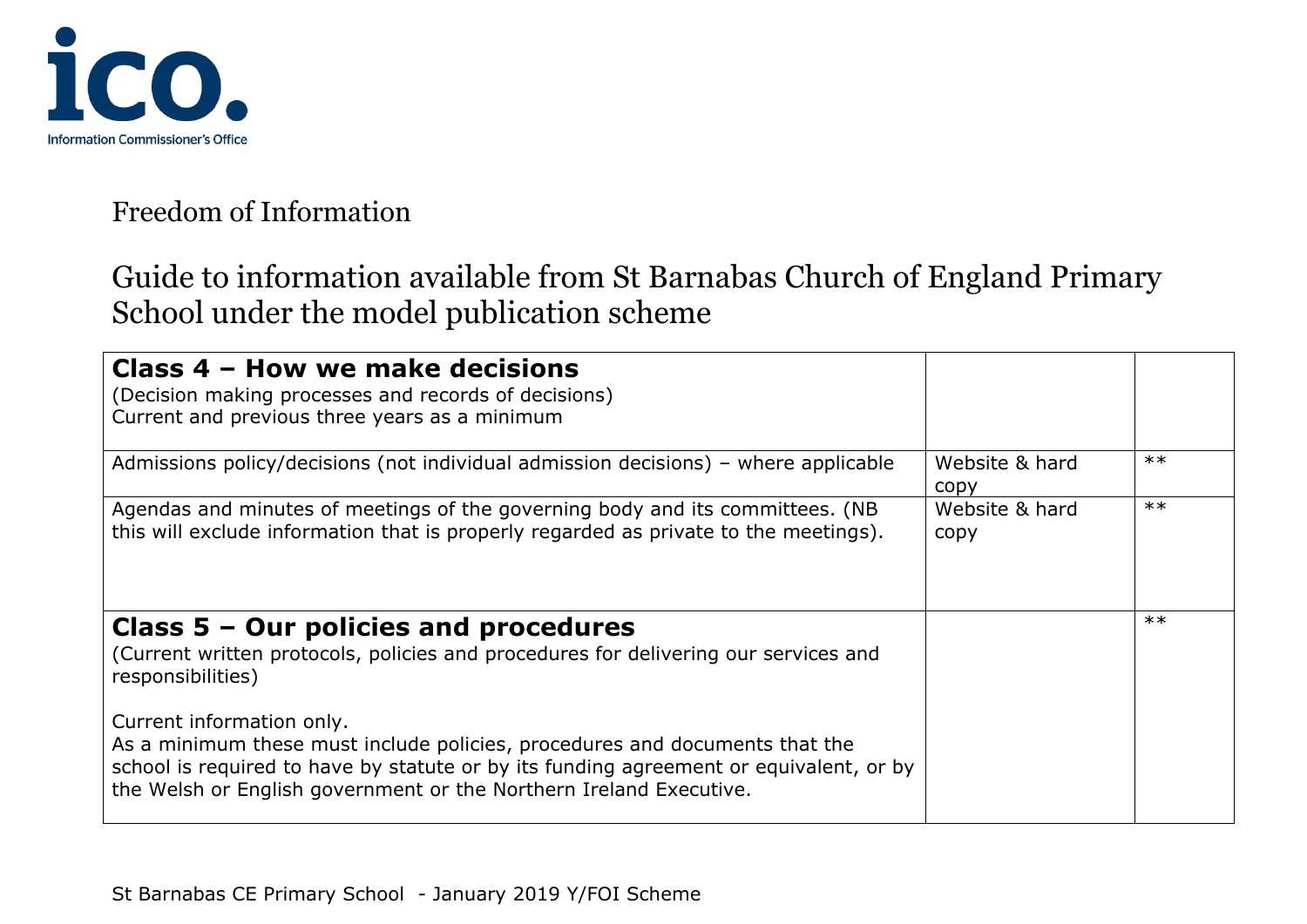

| Records management and personal data policies, including:<br>• Information security policies<br>Records retention, destruction and archive policies<br>Data protection (including information sharing policies)                                                                                                                                                                                                                                                                                           | Website & hard<br>copy | $**$ |
|-----------------------------------------------------------------------------------------------------------------------------------------------------------------------------------------------------------------------------------------------------------------------------------------------------------------------------------------------------------------------------------------------------------------------------------------------------------------------------------------------------------|------------------------|------|
| Charging regimes and policies.<br>This should include details of any statutory charging regimes. Charging policies<br>should include charges made for information routinely published. They should clearly<br>state what costs are to be recovered, the basis on which they are made and how<br>they are calculated.<br>If the school charges a fee for re-licensing the use of datasets, it should state in its<br>quide how this is calculated (please see "How to complete the Guide to information"). | Website & hard<br>copy | $**$ |
| Class $6$ – Lists and Registers<br>Currently maintained lists and registers only (this does not include the attendance                                                                                                                                                                                                                                                                                                                                                                                    |                        |      |
| register).<br>Curriculum circulars and statutory instruments                                                                                                                                                                                                                                                                                                                                                                                                                                              | Hard copy              | $**$ |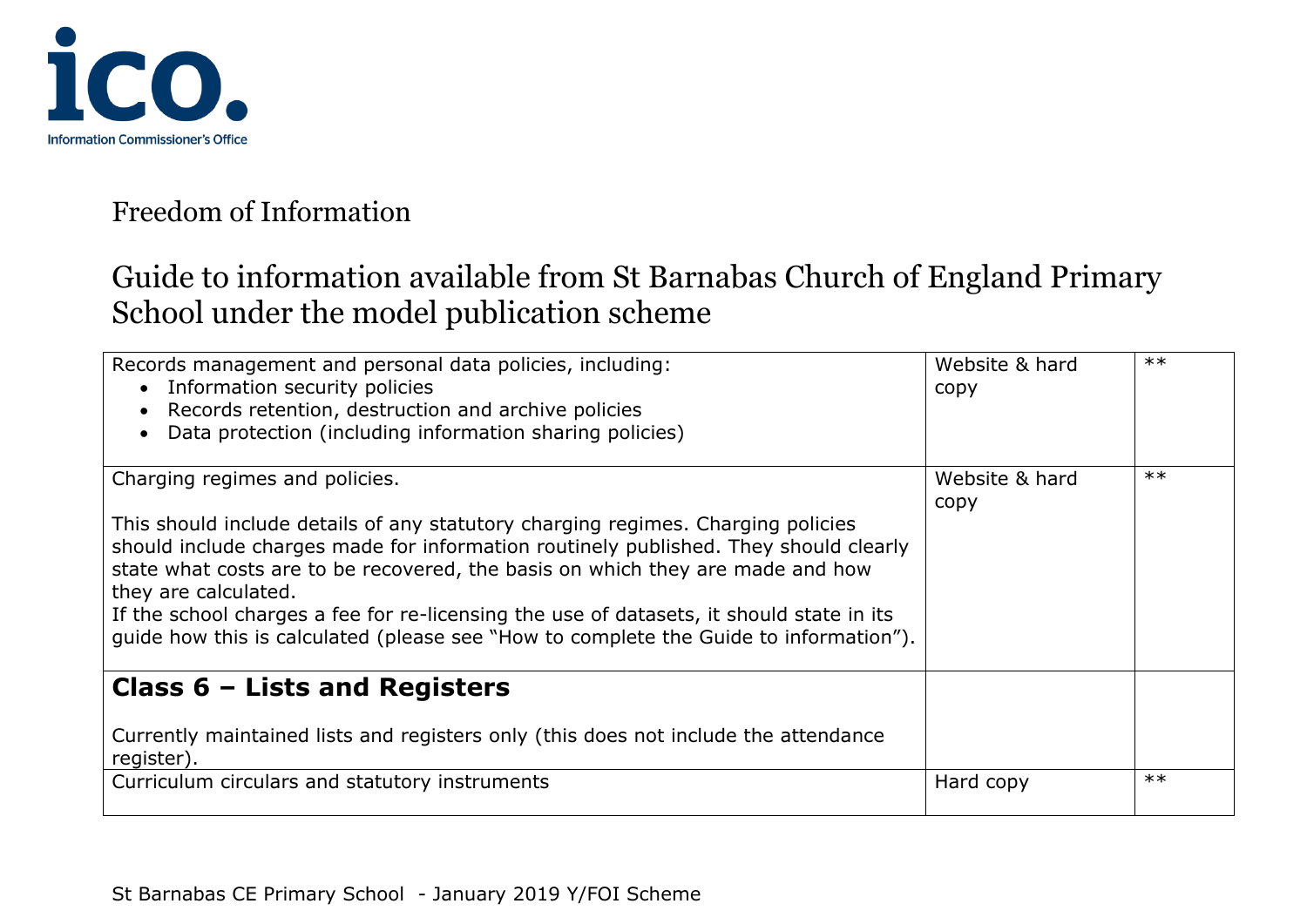

# Guide to information available from St Barnabas Church of England Primary School under the model publication scheme

| Disclosure logs                                                                                                                   | Hard copy       | $**$  |
|-----------------------------------------------------------------------------------------------------------------------------------|-----------------|-------|
| Asset register                                                                                                                    | Hard copy       | $***$ |
| Any information the school is currently legally required to hold in publicly available                                            | Hard copy       | $***$ |
| registers                                                                                                                         |                 |       |
| Class $7$ – The services we offer                                                                                                 |                 |       |
| (Information about the services we offer, including leaflets, guidance and newsletters<br>produced for the public and businesses) |                 |       |
| Current information only                                                                                                          |                 |       |
| Extra-curricular activities                                                                                                       | Website & hard  | Free  |
|                                                                                                                                   | copy            |       |
| Out of school clubs                                                                                                               | Website & hard  | Free  |
|                                                                                                                                   | copy            |       |
| Services for which the school is entitled to recover a fee, together with those fees                                              | Website & hard  | Free  |
|                                                                                                                                   | copy            |       |
| School publications, leaflets, books and newsletters                                                                              | Website and /or | Free  |
|                                                                                                                                   | hard copy       |       |
| <b>Additional Information</b>                                                                                                     |                 |       |
| This will provide schools with the opportunity to publish information that is not                                                 |                 |       |

St Barnabas CE Primary School - January 2019 Y/FOI Scheme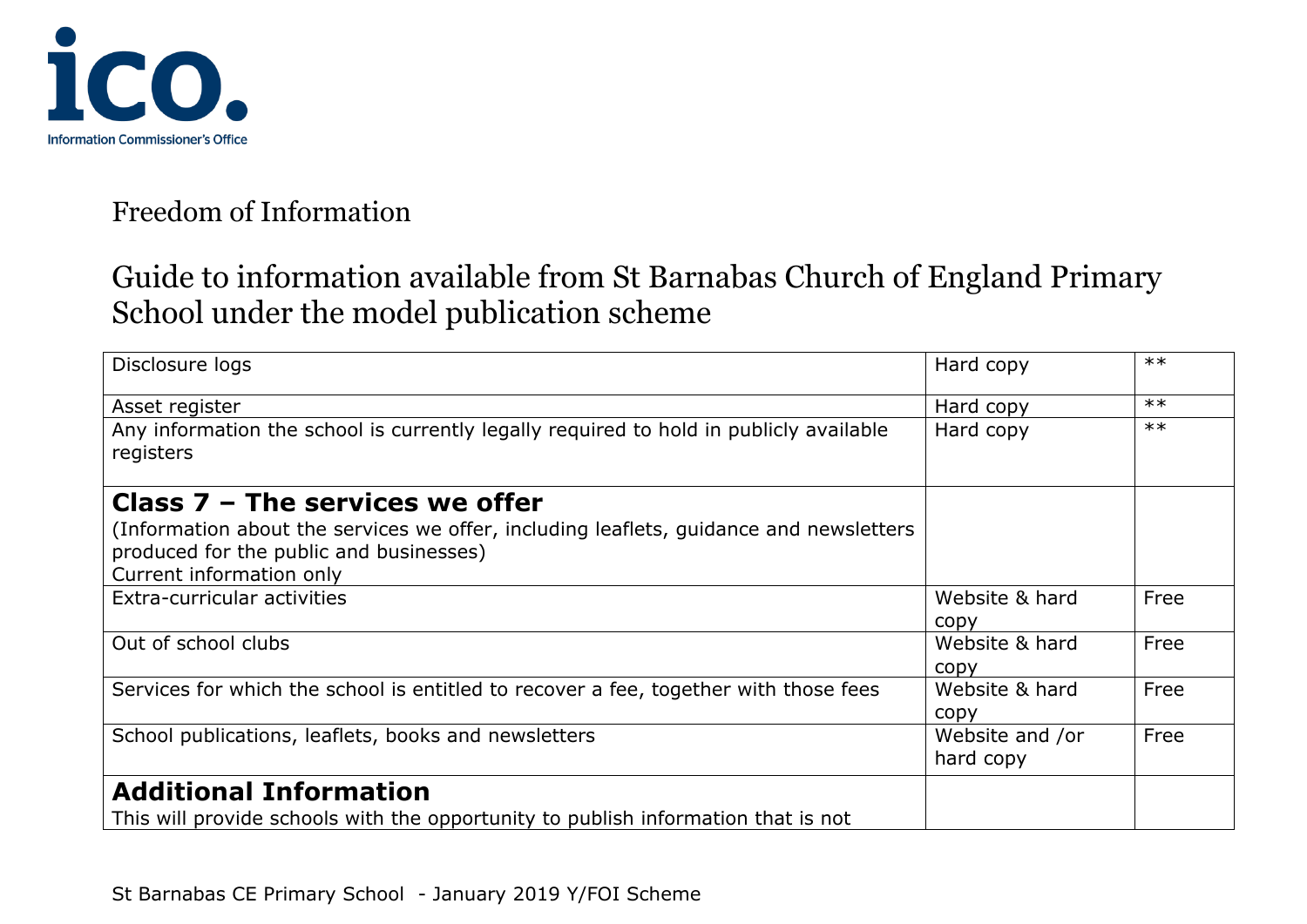

## Guide to information available from St Barnabas Church of England Primary School under the model publication scheme

itemised in the lists above

#### **SCHEDULE OF CHARGES \*\***

#### **This describes how the charges have been arrived at and should be published as part of the guide.**

| <b>TYPE OF CHARGE</b>    | <b>DESCRIPTION</b>                                      | <b>BASIS OF CHARGE</b>                                                    |
|--------------------------|---------------------------------------------------------|---------------------------------------------------------------------------|
| <b>Disbursement cost</b> | Photocopying/printing @ 1p per sheet (black &<br>white) | Actual cost *                                                             |
|                          | Photocopying/printing @ 3p per sheet (colour)           | Actual cost                                                               |
|                          | Postage                                                 | Actual cost of Royal Mail standard 2 <sup>nd</sup><br>class               |
| <b>Statutory Fee</b>     |                                                         | In accordance with the relevant<br>legislation (quote the actual statute) |
| <b>Other</b>             |                                                         |                                                                           |